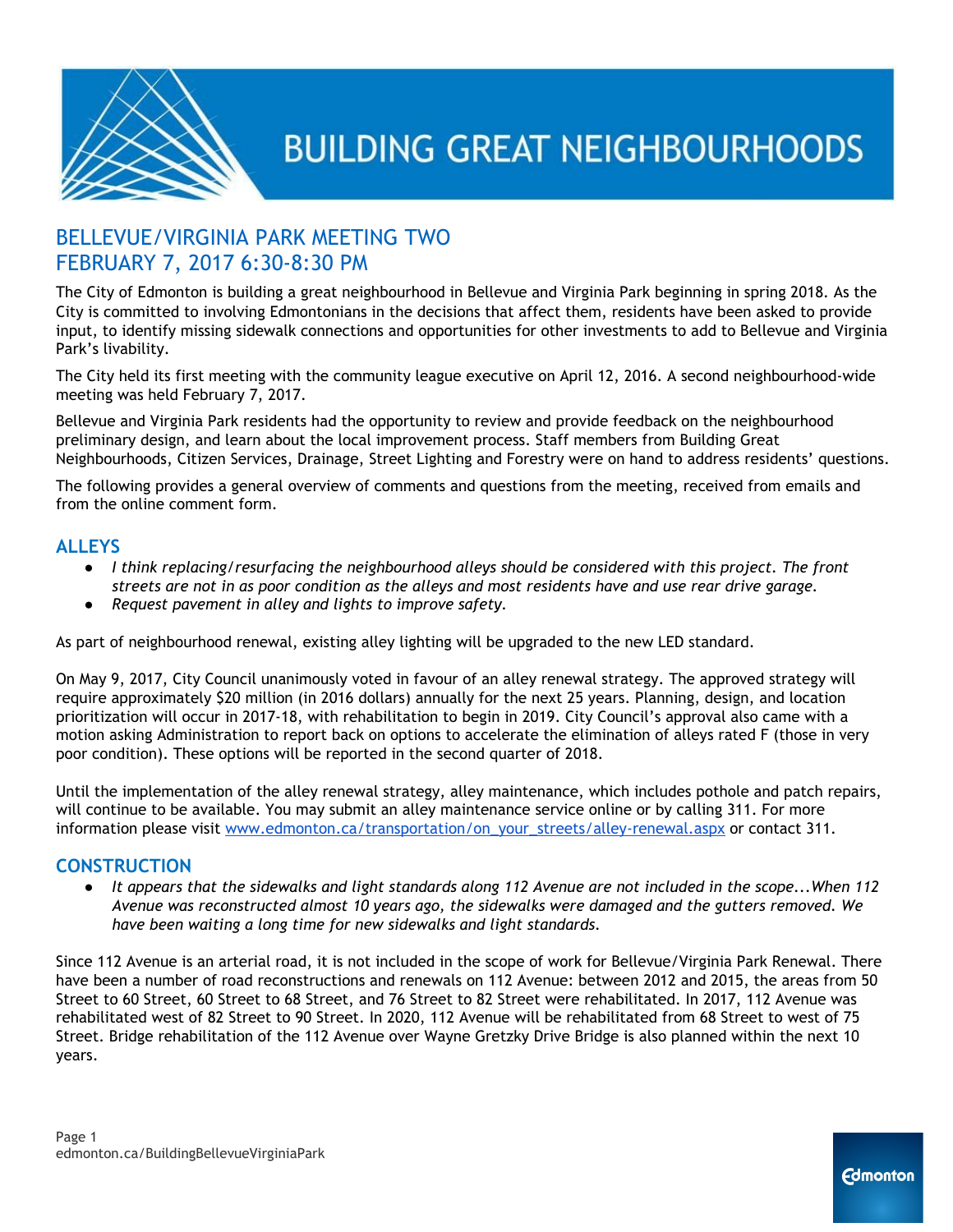

#### **DRAINAGE**

*● Need additional drainage on the corner of 116 Avenue and 68 Street.*

The City will coordinate all drainage repairs with EPCOR. The four existing catch basins at the intersection of 116 Avenue and 68 Street will be assessed and replaced with new catch basin frames and covers to promote flow into the sewer system. Surface drainage will be addressed through road reconstruction. Grading will be improved so storm water will drain properly to the catch basins.

#### **DRIVEWAY**

• For our corner lot, we will not have parking or access to our garage; it will be inaccessible during *construction. We are directly across from Virginia Park School, as 109 Avenue only has one alley.*

Prior to construction, the City will distribute construction bulletins giving residents 7-10 days' notice before the start of work next to their property. For 48 hours before construction there will be no parking on street. During construction, one lane of traffic will be maintained at all times under flagperson control. No parking will be permitted in signed areas. Access to businesses, residences and alleys will be maintained, where possible, at all times. Emergency access will be maintained at all times. All residents are asked to use the alleys if possible. However, if you have special access requirements, you can advise the construction project manager to work on accommodating your needs.

### **MEETING FORMAT**

- *Visual display was crowded and hard to read.*
- *Questions were not invited. Will go online to view presentations then ask questions.*

In 2017, Building Great Neighbourhoods updated its approach to public engagement with a new Public Engagement Charter. Going forward, we will work with individual neighbourhoods to create an engagement strategy tailored specifically for each neighbourhood. Going forward with Bellevue/Virginia Park, the City will continue to have staff available to answer resident questions. If you wish to review presentation and display boards from the meetings, they are available at [edmonton.ca/BuildingBellevueVirginiaPark.](http://www.edmonton.ca/BuildingBellevueVirginiaPark) Any further questions can be directed to 311 or by emailing [buildinggreatneighbourhoods@edmonton.ca](mailto:buildinggreatneighbourhoods@edmonton.ca).

#### **SIDEWALKS**

- *● My sidewalk is fine. I really resent having to pay 50% of the sidewalk.*
- We feel sidewalk proposed for south side of 110 Avenue between 75 Street and west side of 75 Street are on wrong side of road...If sidewalk was placed on north side of 110 Avenue, pedestrians would cross east to west at 75 A Street (less busy) and north of the road bump being placed at corner of 75 Street and 110 Avenue. If *necessary to preserve trees on north side of 110 Avenue, narrow the street.*
- I strongly object to the proposed new sidewalk. I have lived at this address for 25 years and the lack of a *sidewalk has never been an issue...I do not want to deal with any snow shoveling bylaws.*

The City's Sidewalk Strategy provides a base level of pedestrian infrastructure along all roads, constructing missing sidewalks along at least one side of the roadway. Constructing missing sidewalk links as part of roadway renewal is the most cost-effective and efficient means of addressing gaps in the City's sidewalk network. We will look at all options, potential conflicts (i.e. trees, grading), and usage patterns to find the best location for a new sidewalk. New sidewalks are constructed entirely on road right-of-way, at no cost to adjacent property owners.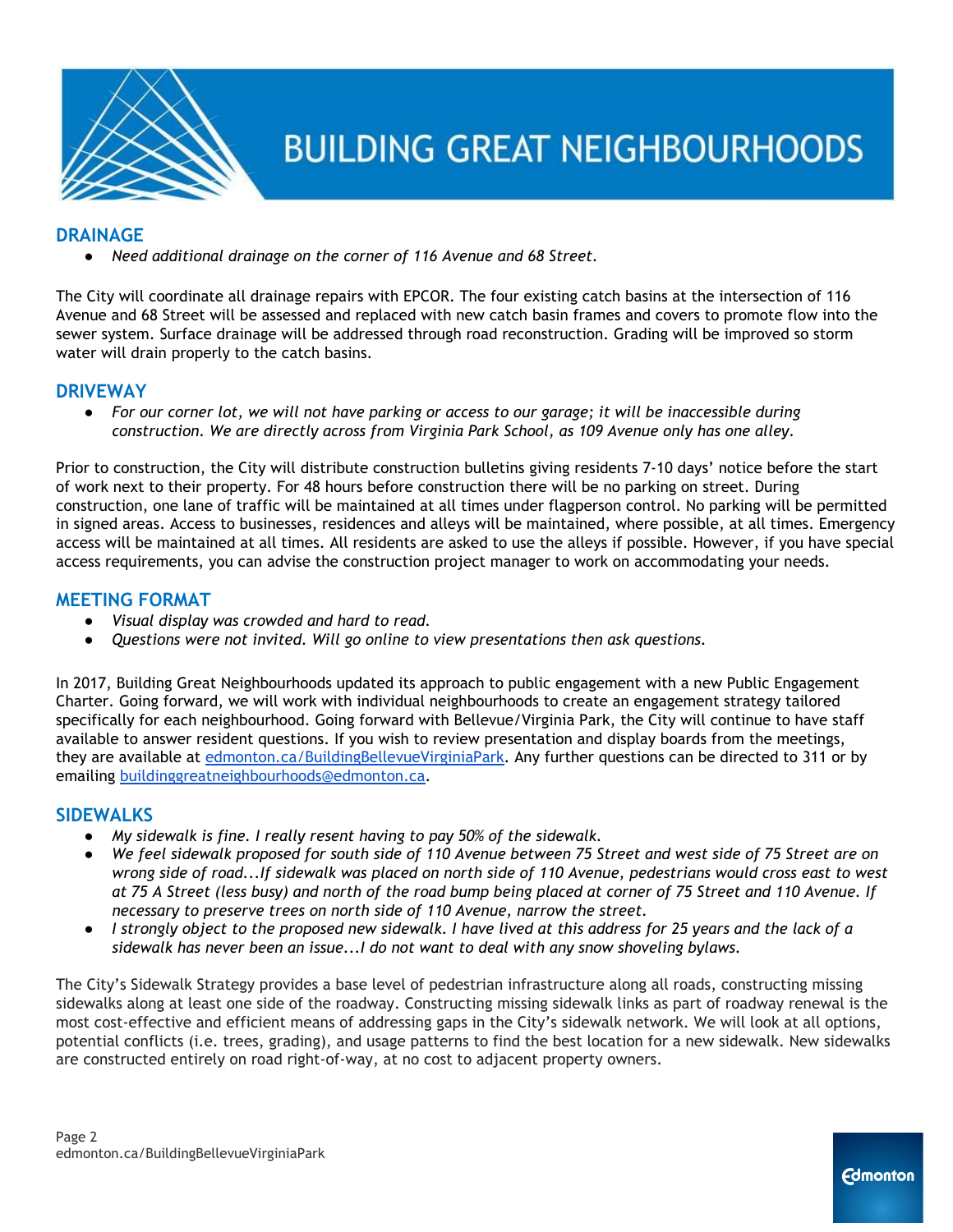

Sidewalks provide the basic infrastructure to support pedestrians of all ages and abilities, which is particularly important in a winter city where conditions may make it impossible for pedestrians with strollers or mobility aids to walk on the road. Sidewalk infrastructure is provided to improve walkability for the community as a whole.

• Please consider adding a sidewalk along 115 Avenue between 70 Street and 71 Street. There is a ton of car *traffic for DECSA and it can be a bit dangerous to walk with a dog and young child.*

Thank you for your suggestion. The City will review to see if a sidewalk can be added on the north side of the road. Due to mature trees, we will need to assess if the sidewalk is constructible or what other options may exist.

- Sidewalk not required between 68 Street and 67 Street...All pedestrians walk on the south side in the park *side....You would be wasting money and creating a burden on the old people who live there.*
- Suggest constructing a sidewalk on the south side of Ada Boulevard. Most pedestrian traffic is on the south *even where sidewalks on the north side exist. The pedestrians on the roadway are a safety concern.*
- We do not agree with the decision to put new sidewalks on the north side of Ada Boulevard. Sidewalk won't be used for the most part. If you do put in sidewalks, they should be multipurpose on the south side parkland.

The City is reviewing the possibility of constructing a new sidewalk on the south side of Ada Boulevard rather than the north side. We will assess whether Ada Boulevard can be narrowed to accommodate a south sidewalk.

Request my sidewalk be lifted with asphalt as it is often flooded. 96 Street and 113 Avenue north sidewalk.

During the detailed design process, all sidewalks will be designed to ensure that runoff flows away from the property and does not collect along the sidewalk.

• Please consider pedestrian safety at the intersection of 74 Street and 112 Avenue. There are two bus stops here and lots of people trying to get across 74 Street at 112 Avenue. Poor signage and a sidewalk on only one *side of the street makes for a dangerous corner.*

Thank you. This will be considered and evaluated as part of the design process.

• How could city tie the sidewalk to my retaining wall? Would the city be liable for retaining wall failure over two years? Why do we need a new sidewalk on 70 Street to 111 Avenue? Are we paying over 20 years?

The City will reconstruct the sidewalk and replace the landscaping with sod up to the retaining wall to ensure runoff flows away from the property. Until the detailed design is complete, the exact tie-in point of the retaining wall will be unknown; however, it is likely that the grassed area will be raised and the bottom of the retaining wall will be covered by several inches. The City does not expect to alter the structural integrity of the retaining wall and, in that case, would not be liable for the retaining wall for two years.

Any existing sidewalks throughout the neighbourhood are eligible for the sidewalk local improvement, which is shared 50-50 between the City and property owners. Property owners have the choice to pay in a lump sum or to amortize payments over 20 years on their property taxes. Lear more at: [edmonton.ca/transportation/on\\_your\\_streets/sidewalk-reconstruction.aspx](https://www.edmonton.ca/transportation/on_your_streets/sidewalk-reconstruction.aspx)

• Will the sidewalks be 2 m or 1.5 m wide? Will there be a weeping tile under curb or sidewalk to drain to catch *basins? Is there going to be City reclaim rock under road to maintain truck traffic?*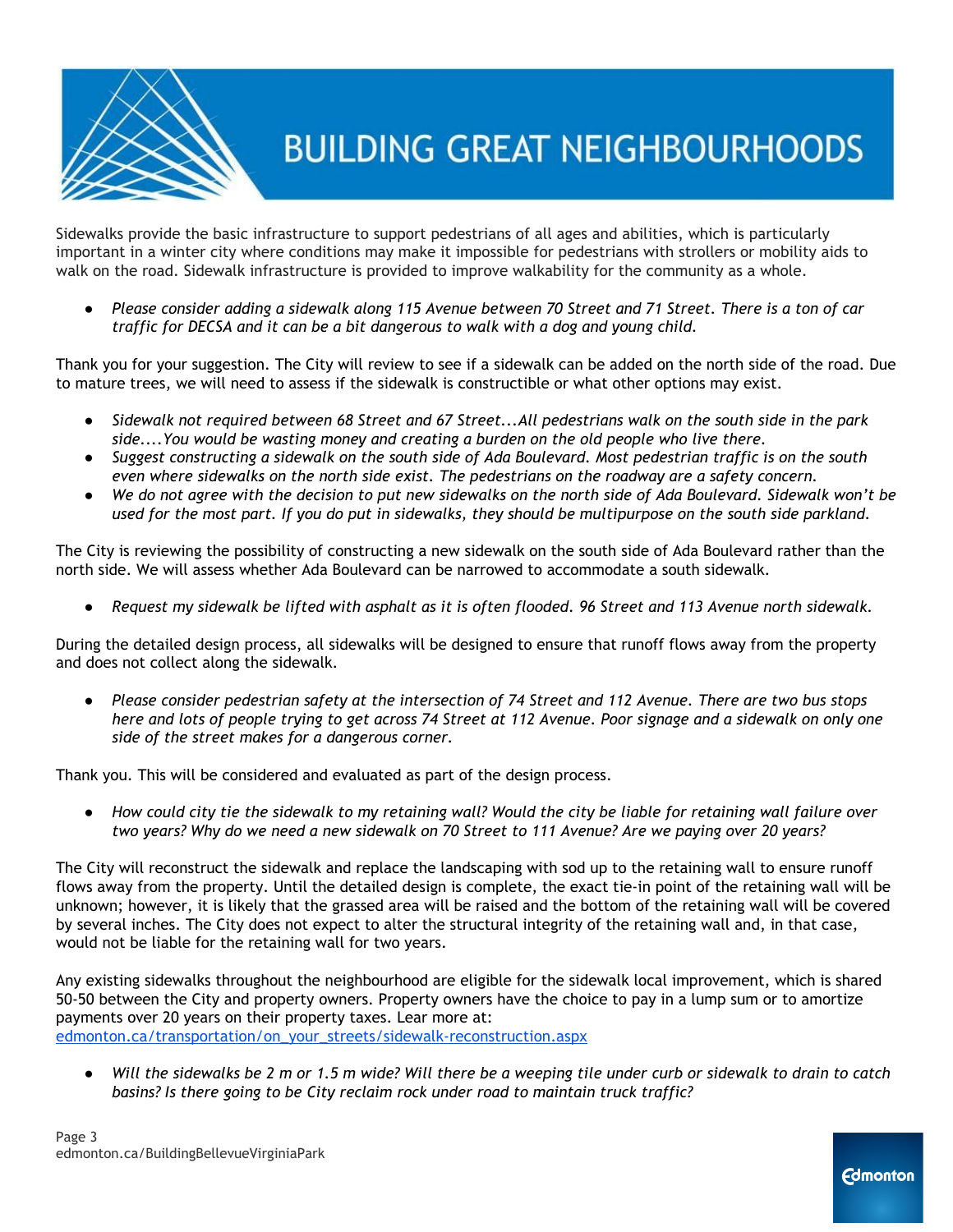

The sidewalks will be the standard 1.5 m width throughout the neighbourhood with a portion of 2 m wide monowalk adjacent to Concordia University. Weeping tile will not be used; the City's standard is to use wick drains to the catch basins.

Some portions of the existing road structure (asphalt and base material) will be recycled in a process called Full Depth Reconstruction (FDR) to become the base material for the new road. Asphalt will then be placed on top of the new base material to complete the road construction.

• Our deed has an easement which protects a decorative retaining wall and hedgerow that are close enough to *the existing walk to be threatened by construction activities. Please contact us to discuss .*

During construction the sidewalk will likely need to be raised to ensure that drainage flows across the boulevard and towards the road. The grass between the retaining wall and the sidewalk will also have to be replaced. The retaining wall will not be altered, although it might be covered up slightly more with grass. Please contact the construction project manager to discuss options.

#### **STREETLIGHTS**

*● We have a preference for yellow toned LED bulbs.*

LED luminaires currently approved for use in the City have a color temperature of approximately 4000 Kelvin (K), which is closer to "natural white" on the color spectrum. There are four luminaire manufacturers that have submitted 3000K luminaires for review, which is closer to "warm white" on the color spectrum. Should one or more these luminaires be approved for roadway use, they will be implemented as the new standard color temperature for use in the City.

#### **TRAFFIC**

- *Need stoplights on 112 Avenue and speed bumps on Ada Boulevard before someone gets killed.*
- *● Requesting stop signs at corner of 69 Street and 113 Avenue. Could speed restrictions considered?*
- We live on 75 Street and the issue here are the speeders...the neighbourhood speed limit should be *30-40km/hr.*
- I suggest looking at installing some speed bumps, similar to what Ada Boulevard has in place further east of *Concordia University.*
- Please consider widening 75 Street south of 111 Avenue or ban parking on one side of the road.

The City would need a more specific location to do a traffic signal review on 112 Avenue. As for stop signs at 113 Avenue and 69 Street, traffic controls are reviewed for every intersection within the neighbourhood when renewal is done. The City ascribes to the "positive control" model, which means that every intersection gets traffic controls: either a stop or a yield sign.The type of control is considered in the context of the neighbourhood roadway network.

Bellevue/Virginia Park roadways are very narrow already, and a request has been put forward by the community for traffic management. The City will be undertaking a speed/volume survey in this area, then looking into design solutions to help with traffic flow and speed if required. A traffic control plan will be created for the entire neighbourhood.

• Regarding the proposed road bump out on 75 Street and 110 Avenue: I feel that the curb realignment is not *required. It'll jam up parking for the 3-4 houses directly in front...*

The City has reviewed the design and will no longer be adding a bump out in this location.